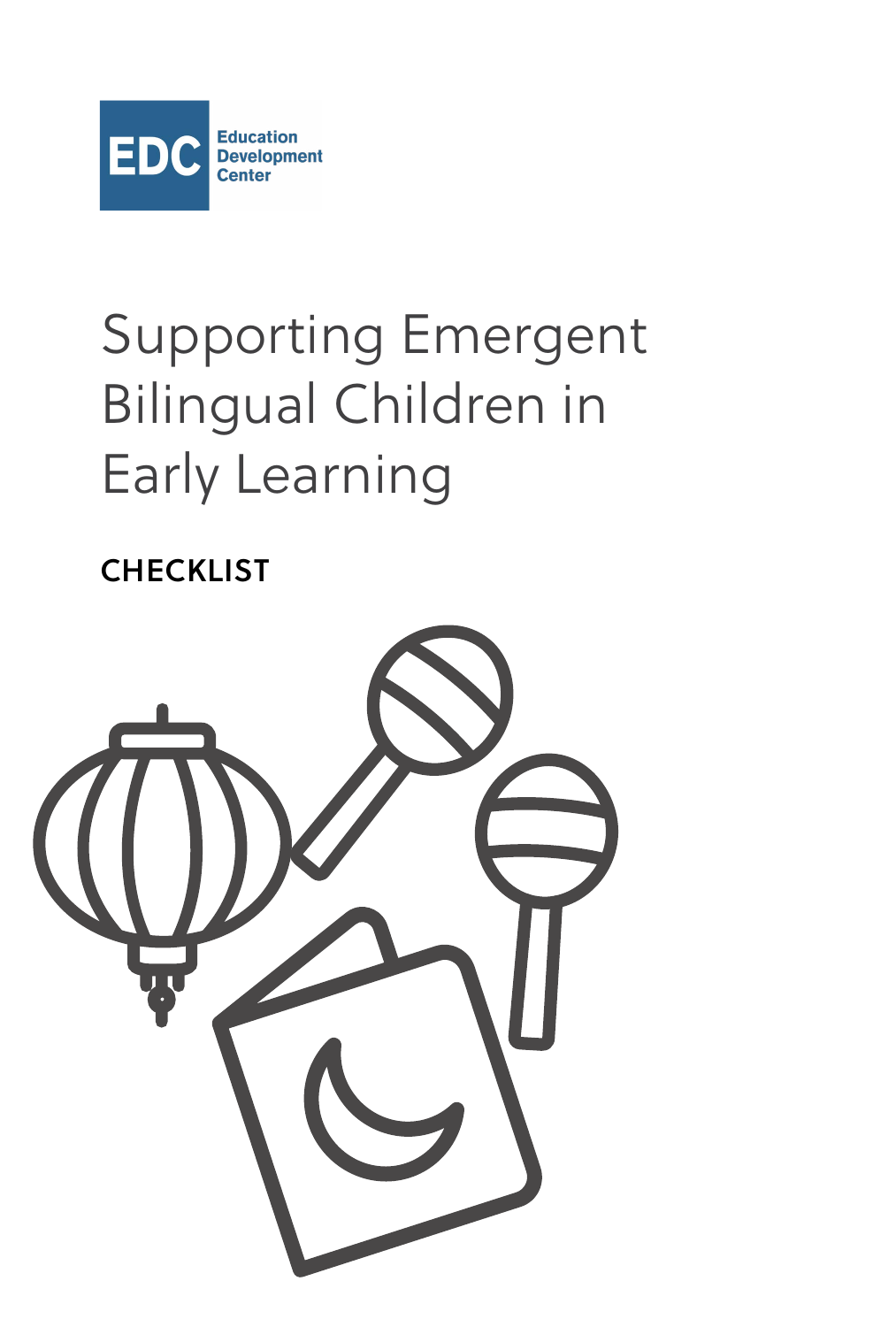### Checklist



Across the United States, young children's first learning experiences outside the home often happen in child-care settings, and many children come to school as emergent bilinguals (i.e., children who are exposed to two or more languages, also known as dual language learners). Research shows that learning multiple languages is very beneficial for development, yet few early child-care educators know best practices for supporting the learning of more than one language. This checklist, which is based on research, will help those who want to support children's bilingual learning within a rich literacy and language classroom environment.

You can use this checklist at any time; however, we suggest using it at the beginning of the school year as you prepare your classroom, which may include children who are emergent bilinguals. You also can review this checklist in collaboration with the other teachers in your classroom and school or center. Keep in mind that it may not be practical to apply every checklist item in all classrooms. You know your children and your classroom best; use your judgement to pick what you want to incorporate into your classroom. For materials in your children's home languages, you may need translation help from school staff, a parent volunteer, or a community member who knows the language, or you can use an online translation website.

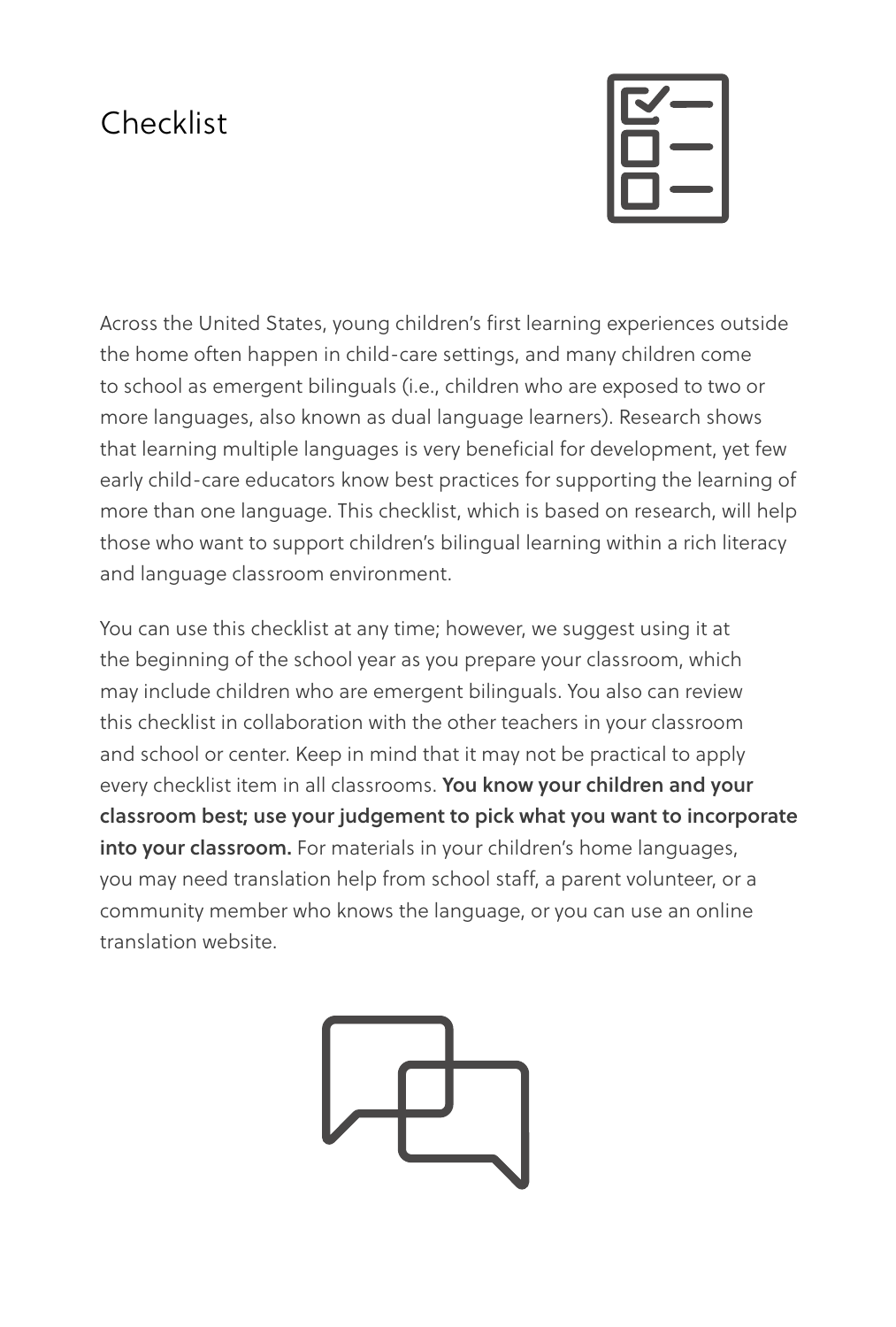# Overall Classroom Environment



- $\Box$  Labels are used selectively throughout the classroom, located at children's eye level, in large print, and in the languages of your children, to help children connect text and language to real objects and to lay a foundation for language and literacy development. Labels can be made initially for high-frequency or commonly used vocabulary words, such as *the* or *red*, gradually adding new words throughout the year. Each language can be color-coded.
- ƅ Directions for actions, routines, and schedules are posted for children with a short, clear line of text and a clear image. Examples include an illustrated job chart, an image of hands being washed posted above the sink, and a picture of the sun on a calendar to show the weather for that day.
- **□** Images and text reflecting different cultures and languages are visible to children, such as a calendar of multicultural holidays, maps, flags, and photos of places and people in traditional clothing. You can highlight the cultures and languages of your children in these displays.

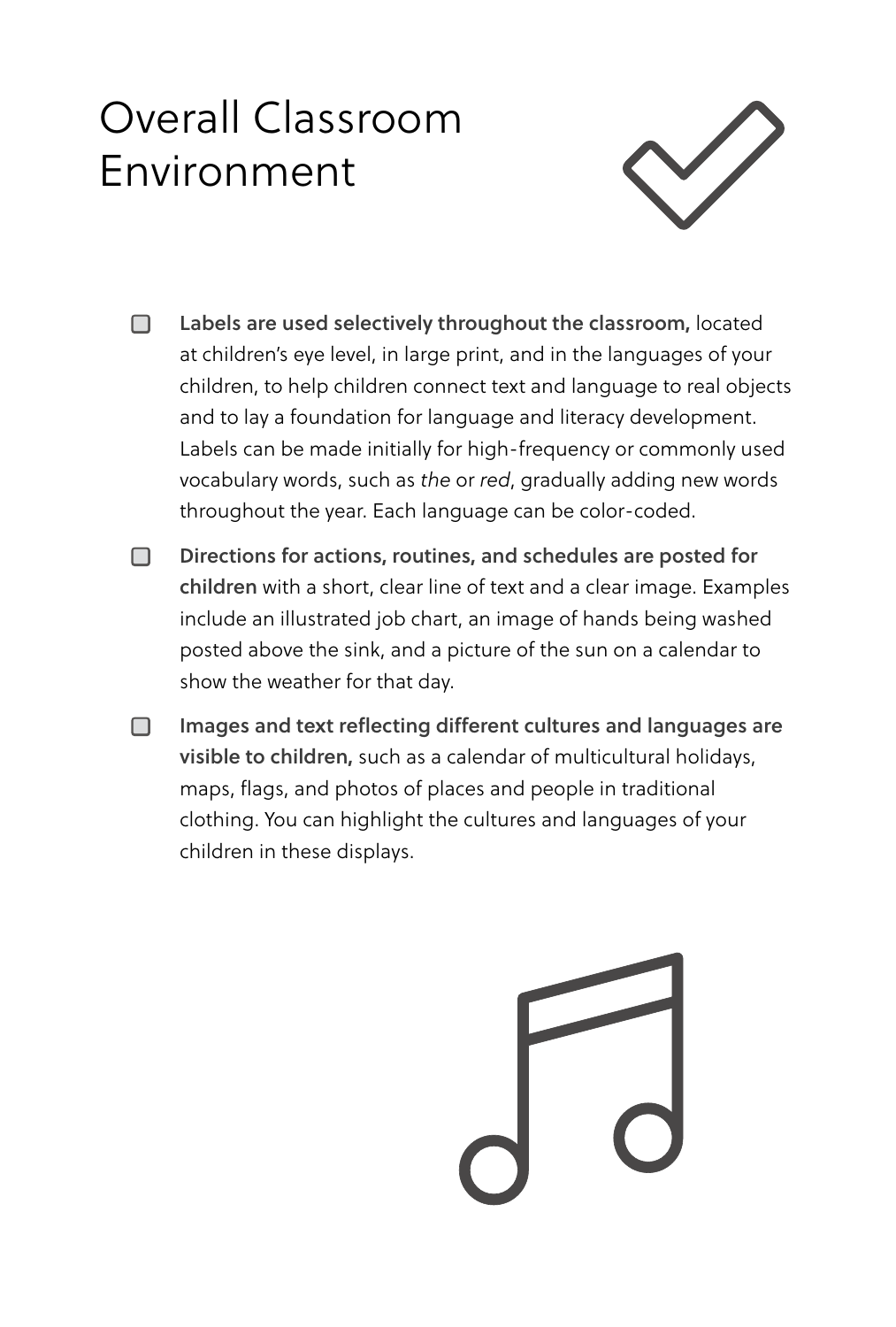

- □ Rotating themes and key words are introduced regularly. Themes such as "animals" and "community helpers" are used often throughout the classroom and in class activities to promote vocabulary development in English and in your children's languages.
- □ Photos and objects relating to your children, their families, and their cultures are included throughout the room. You might post photos of each child dressed in the traditional clothing of their culture, with the name underneath in English and in the home language, and have a "family shelf" where a different child shares objects from their home life and culture each week. You also can post children's work and label it in the home language as well as in English.
- □ Parents are made to feel welcome through a bulletin board, which greets them, invites their participation, and gives them class updates, in their home language if possible.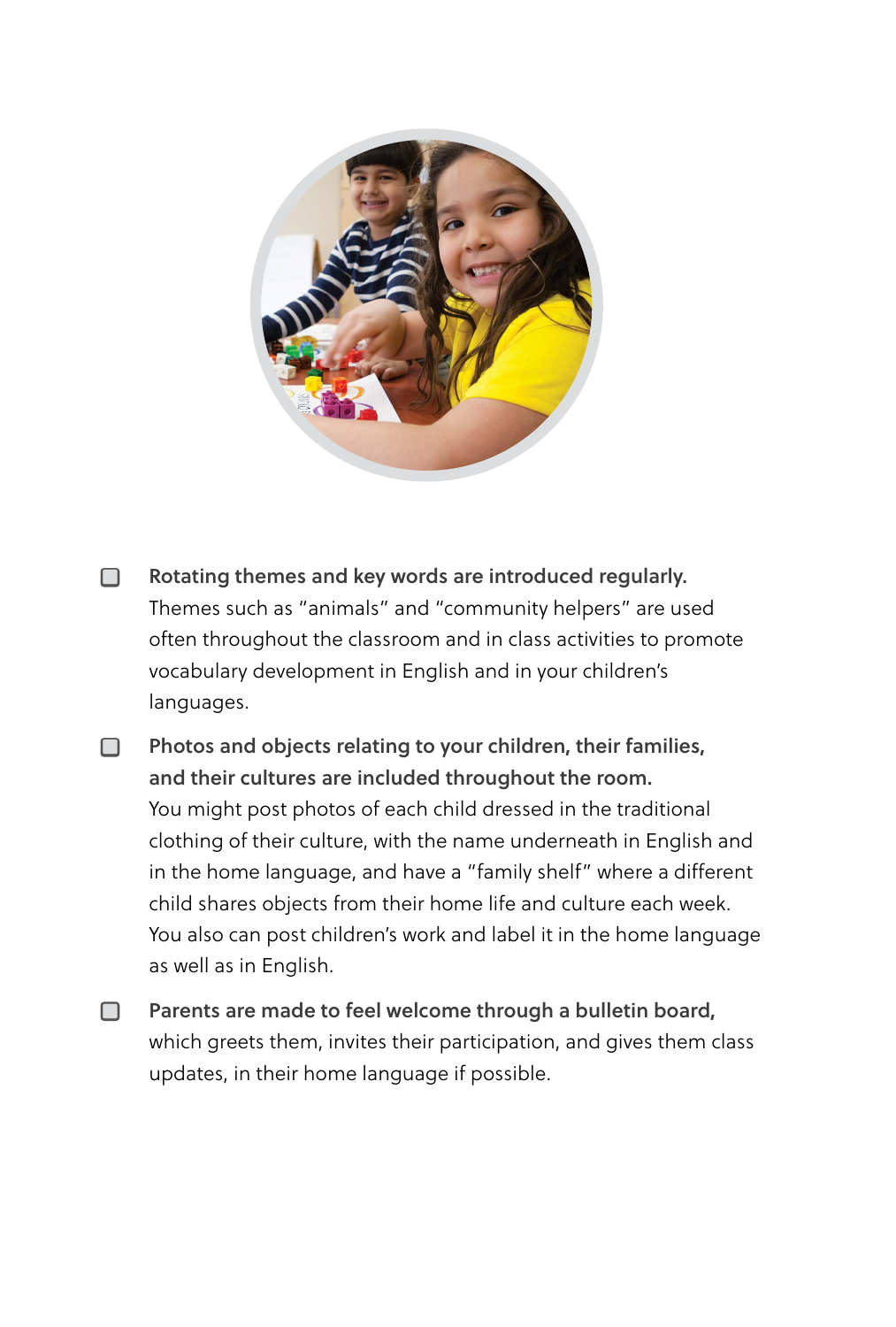# Learning Centers in Your Classroom



- □ Reading Center includes storybooks and informational books that are easy for young children to follow, with pictures, rhymes, and repetition.
	- Include books in different languages, especially in your children's home languages, and bilingual books when possible
	- $\blacktriangleright$  Include books from different cultures, not just translations of books written in English
- □ Writing Center includes easily accessible writing materials, such as pencils, crayons, markers, paper in different sizes and colors, foam letters, alphabet strips, and other items.
	- Include cards with the names of the children in your classroom and other high-frequency words in children's home languages and in English
	- $\blacktriangleright$  Incorporate materials that include the alphabet of children's home languages and other written materials in the home language, if possible

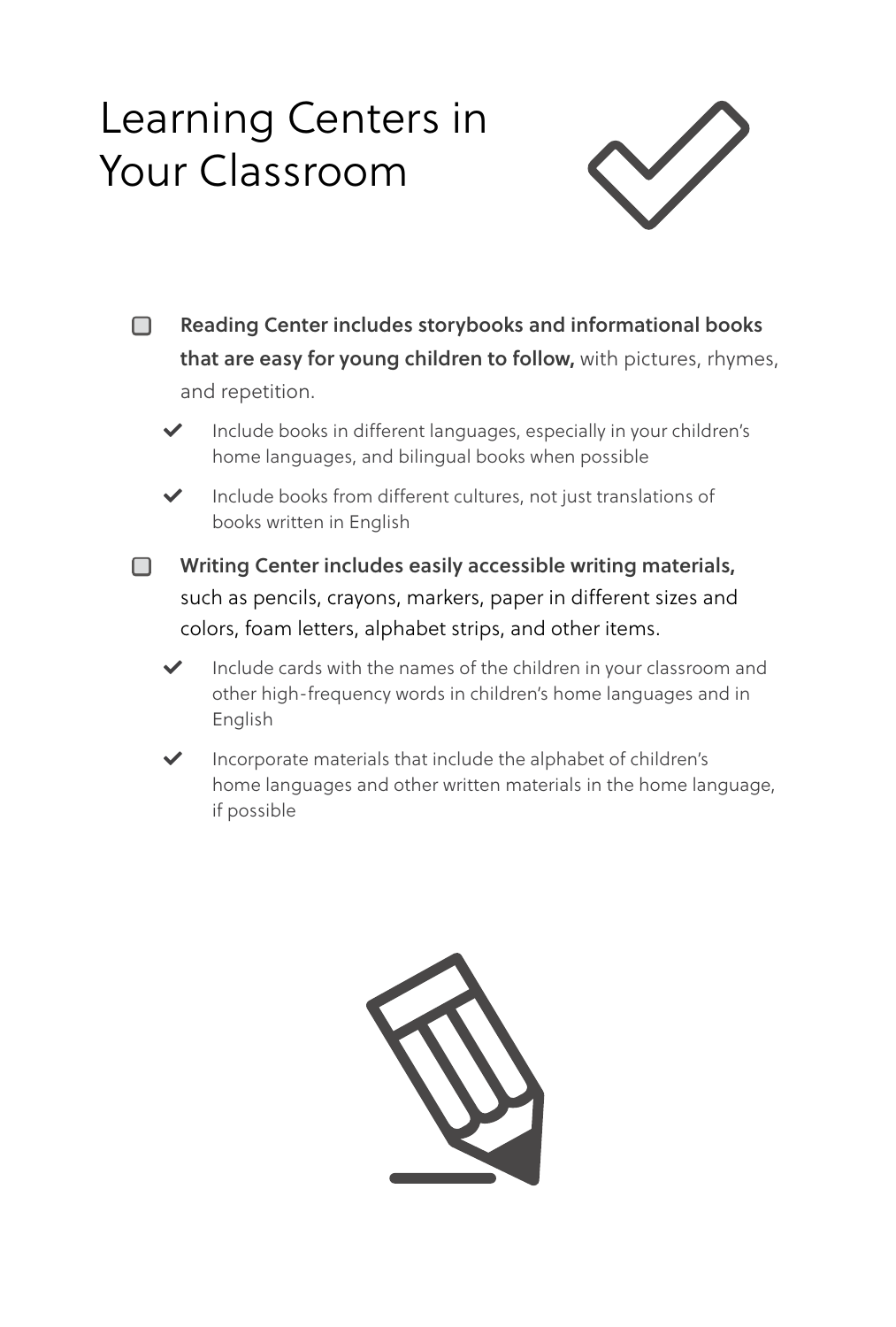#### *Learning Centers in Your Classroom*

- **□** Math Center includes books, math words, math games, and manipulatives in English and in children's home languages. For example, hang posters showing numbers from 1 to 10 in English, Spanish, or other languages used by your children.
- □ Science Center includes hands-on science learning materials. Examples include leaves collected by students and child-friendly equipment such as hand lenses, as well as books and labels in English and in children's home languages.
	- - Place art materials in the science center so children can express what they learn and observe about science in various ways, such as drawings, collages, gestures, and talking
- □ Play Areas include items from different cultures or in different languages. Here are some examples:
	- Dress-up clothes from different cultures
	- Dolls and puppets that are culturally, ethnically, and racially diverse and that combat stereotypes, such as female firefighters and black scientists
	- Board games in various languages

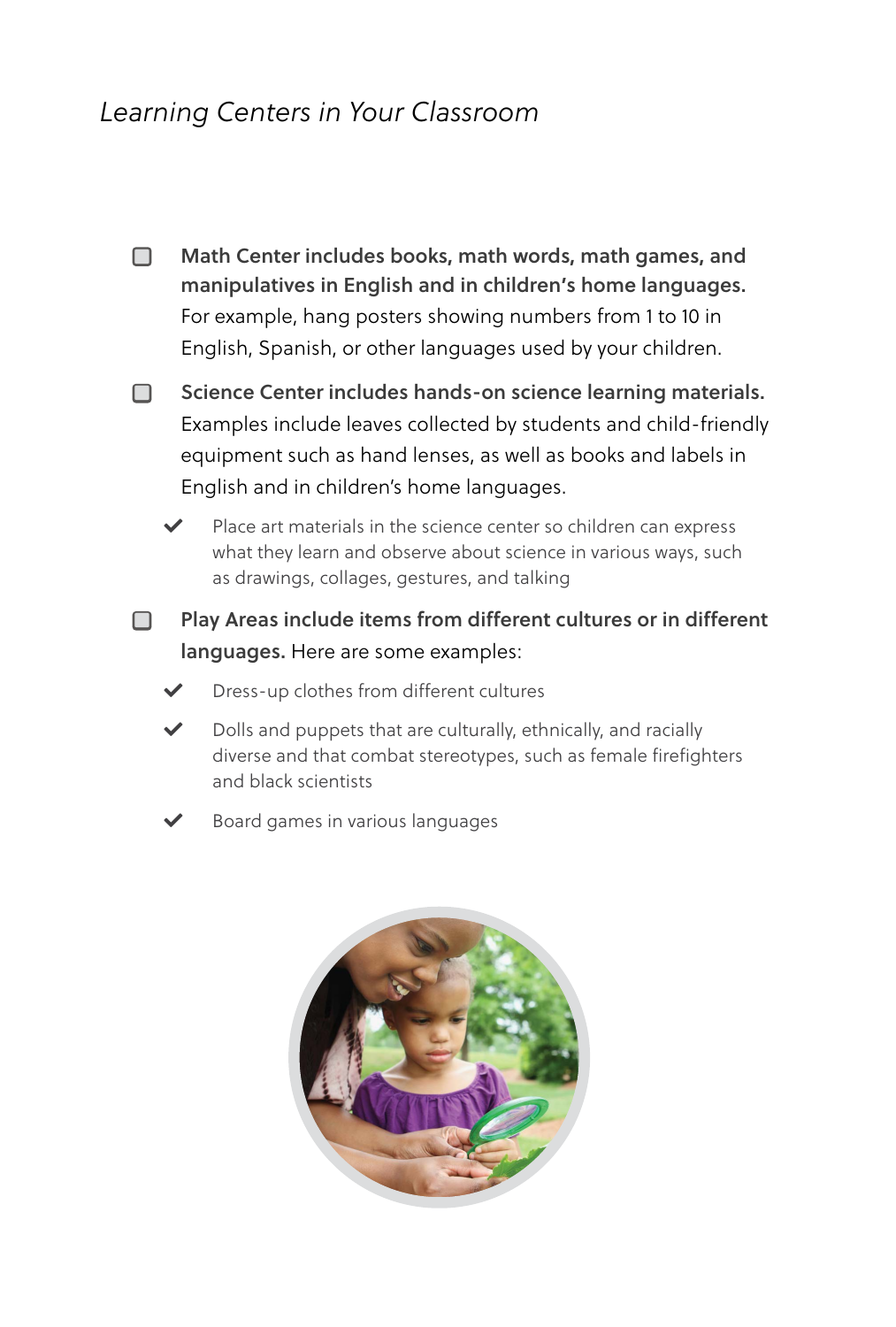### Classroom Materials and Resources

#### **□** Art materials are multicultural. Here are some examples:

- $\blacktriangleright$  Activities and materials from different countries/cultures, such as origami paper with traditional prints, or materials to make traditional masks from your children's cultures
- $\blacktriangleright$  People-shaped paper, crayons, markers, and colored pencils in a range of skin tones
- $\blacktriangleright$  Labels for materials and colors in English and in your children's home languages
- **□** Music materials include instruments, photos, and recordings of music, songs, and dances from various cultures, such as maracas or photos of folk dancers. These can be labeled in English and in their native languages.
- **□** Technology and media resources are used to support development in English and children's home languages.
	- $\triangleright$  Child-to-child conversations can be supported by pairing children to use media resources, with appropriate seating and headphone splitters, if necessary
	- $\blacktriangleright$  Media resources, such as apps, videos, poems, songs, and stories, have content available in children's home languages
	- $\blacktriangleright$  Devices can record and share audio, video, and pictures of children's home cultures and languages
- □ Meals include ingredients and snacks from multiple cultures. You also can have families bring in food from their cultures for birthdays, holidays, and other celebrations, if your school or center allows it.